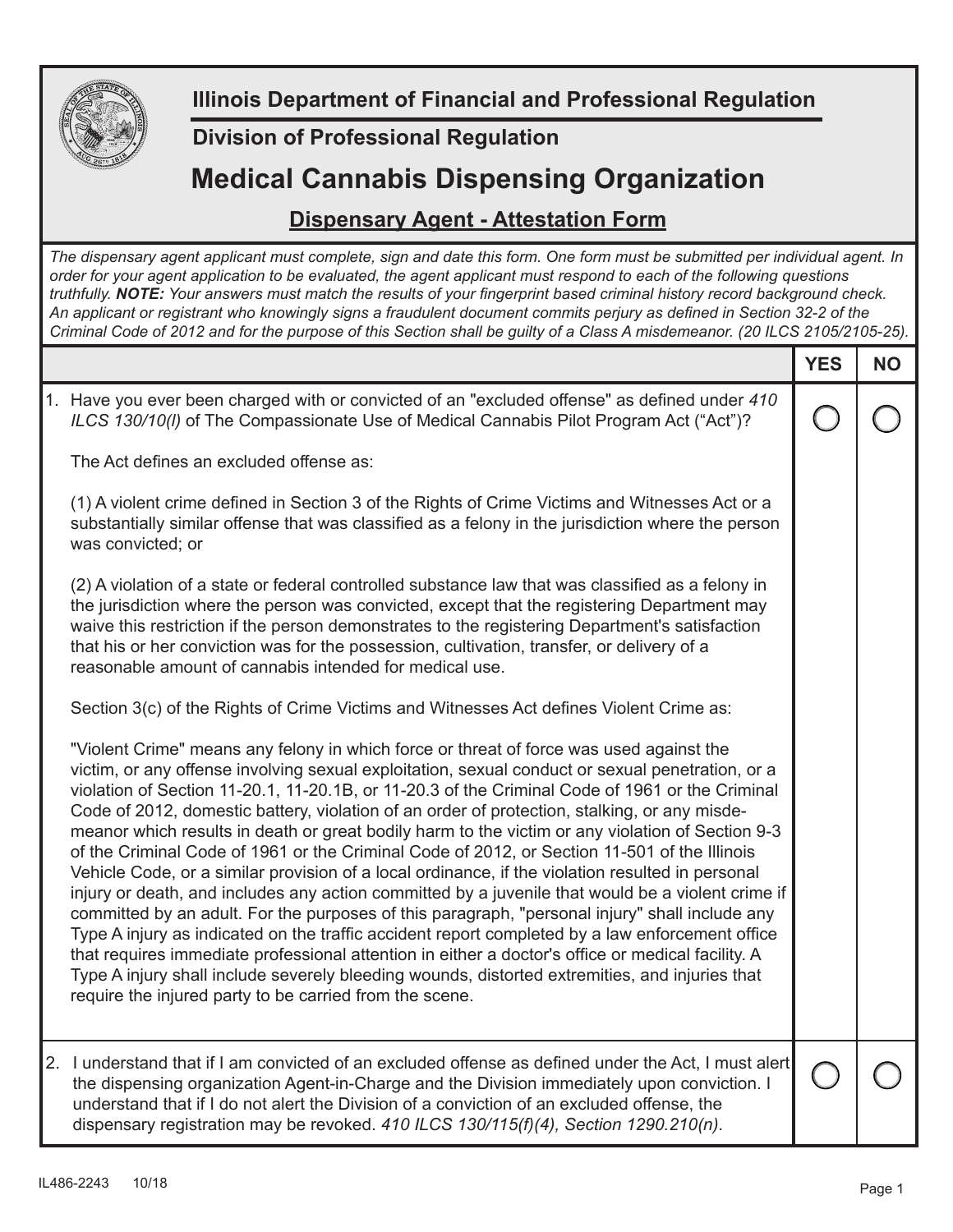|                                                                                                                                                                                                                                                                                                                                                                                                                                                                                                                                                                                                                                                                       | <b>YES</b> | <b>NO</b> |
|-----------------------------------------------------------------------------------------------------------------------------------------------------------------------------------------------------------------------------------------------------------------------------------------------------------------------------------------------------------------------------------------------------------------------------------------------------------------------------------------------------------------------------------------------------------------------------------------------------------------------------------------------------------------------|------------|-----------|
| 3. Have you ever been charged with any criminal offense in any domestic or foreign jurisdiction,<br>including charges that have been previously disclosed to IDFPR?<br>If yes, explain the charges, nature of the circumstances and resolution in the space provided below. Add<br>pages if necessary. Include all charges regardless of whether the charges were dismissed or you were<br>found not guilty.<br>Comments:                                                                                                                                                                                                                                             |            |           |
| 4. Have you ever been convicted of any criminal offense in any domestic or foreign jurisdiction,<br>including criminal offenses that have been sealed or expunged?<br>If yes, list the offense information in the section below and attach the document(s) supporting the reso-<br>lution of any criminal offense. Include all convictions regardless of the class of the crime.<br>Include the following: the disposition of the crime (felony, misdemeanor or petty offense), whether there<br>was injury to another, the conviction date, court case number, courthouse name and arresting police<br>authority name.<br>Comments:                                  |            |           |
| 5. In accordance with 20 ILCS 2105-15(g) "The Department shall deny any license application<br>or renewal authorized under any licensing Act administered by the Department to any person<br>who has failed to file a return, or to pay the tax, penalty, or interest shown in a filed return, or<br>to pay any final assessment of tax, penalty, or interest, as required by any tax Act administered<br>by the Illinois Department of Revenue, until such time as the requirement of any such tax Act is<br>satisfied."<br>Are you delinquent in the filing of state or federal taxes? If yes, provide an explanation in the<br>comment section below.<br>Comments: |            |           |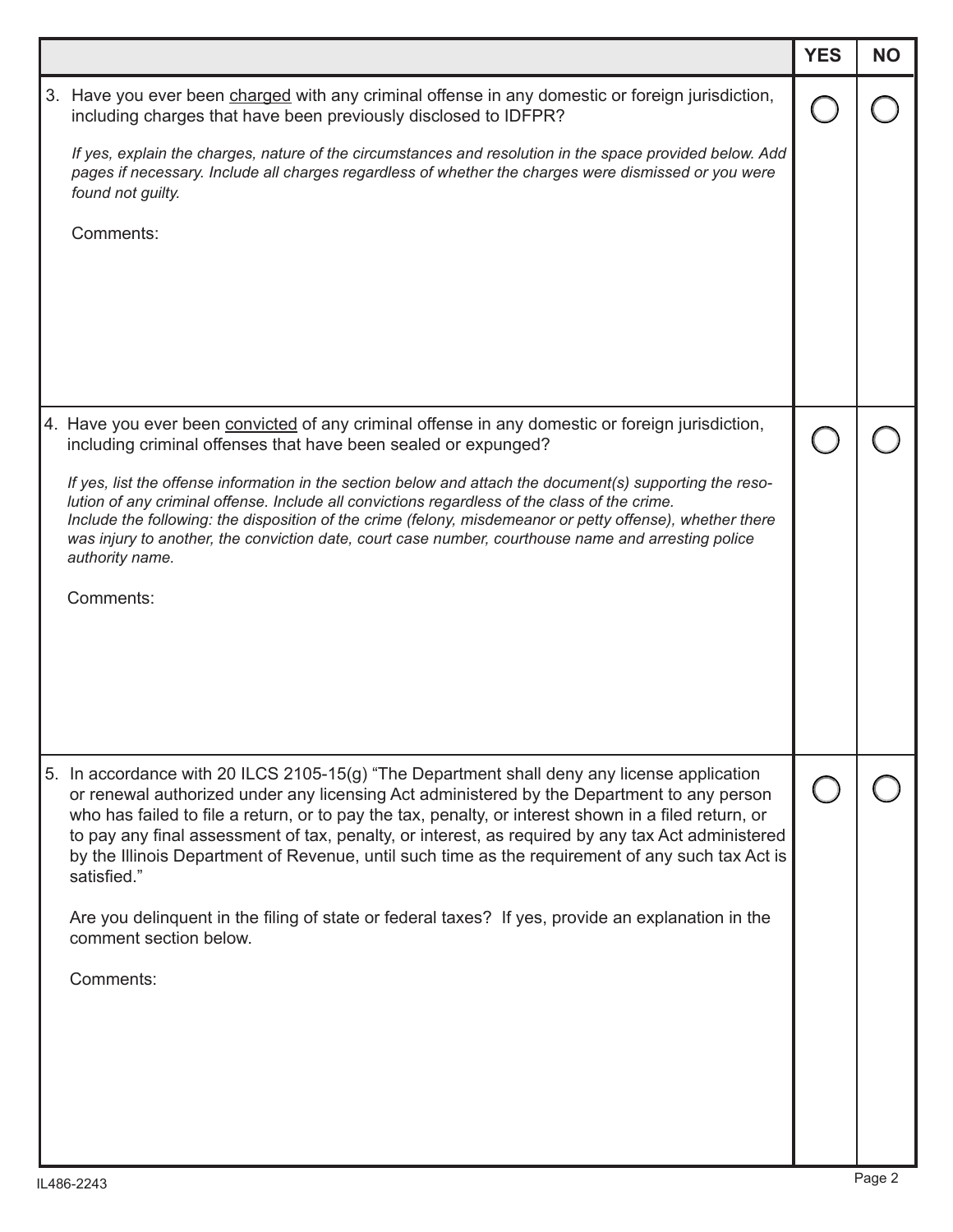|    |                                                                                                                                                                                                                                                                                                                                                          | <b>YES</b> | <b>NO</b> |
|----|----------------------------------------------------------------------------------------------------------------------------------------------------------------------------------------------------------------------------------------------------------------------------------------------------------------------------------------------------------|------------|-----------|
|    | 6. In accordance with 5 ILCS 100/10-65(c), applications for renewal of a license or a new license<br>shall include the applicant's Social Security number, and the licensee shall certify, under<br>penalty of perjury, that he or she is not more than thirty (30) days delinguent in complying with<br>a child support order.                          |            |           |
|    | Are you more than thirty (30) days delinquent in complying with a child support order? If yes,<br>provide an explanation in the comment section below.                                                                                                                                                                                                   |            |           |
|    | Comments:                                                                                                                                                                                                                                                                                                                                                |            |           |
|    |                                                                                                                                                                                                                                                                                                                                                          |            |           |
|    |                                                                                                                                                                                                                                                                                                                                                          |            |           |
|    |                                                                                                                                                                                                                                                                                                                                                          |            |           |
|    |                                                                                                                                                                                                                                                                                                                                                          |            |           |
|    | 7. I agree that I will not divert medical cannabis to any individual or person who is not allowed to<br>possess medical cannabis pursuant to the Act.                                                                                                                                                                                                    |            |           |
|    | 8. I understand that I have a duty to promptly disclose to the Division any material changes to<br>dispensary or personal information as required by my license as outlined in the Act and the<br>Division's Administrative Rules. Section 1290.110 (d).                                                                                                 |            |           |
| 9. | If I am/was an Agent-in-Charge or manager of a registered cannabis dispensary in<br>another State, and that dispensary's registration or my Agent-in-Charge or manager license<br>was revoked, I must immediately disclose the revocation to the Division. I understand this<br>duty continues throughout the registered period. 410 ILCS 130/115(f)(5). |            |           |
|    | 10. I attest that I will visibly display my agent identification card issued by the Division at all times<br>while at the dispensary.                                                                                                                                                                                                                    |            |           |
|    | 11. I attest that I will immediately return my dispensing organization agent identification card to<br>the dispensing organization upon termination of employment.                                                                                                                                                                                       |            |           |
|    | 12. I attest that if I lose my dispensing organization agent identification card, I will ensure the loss<br>is reported to the Illinois State Police and the Department of Financial and Professional<br>Regulation immediately upon discovery.                                                                                                          |            |           |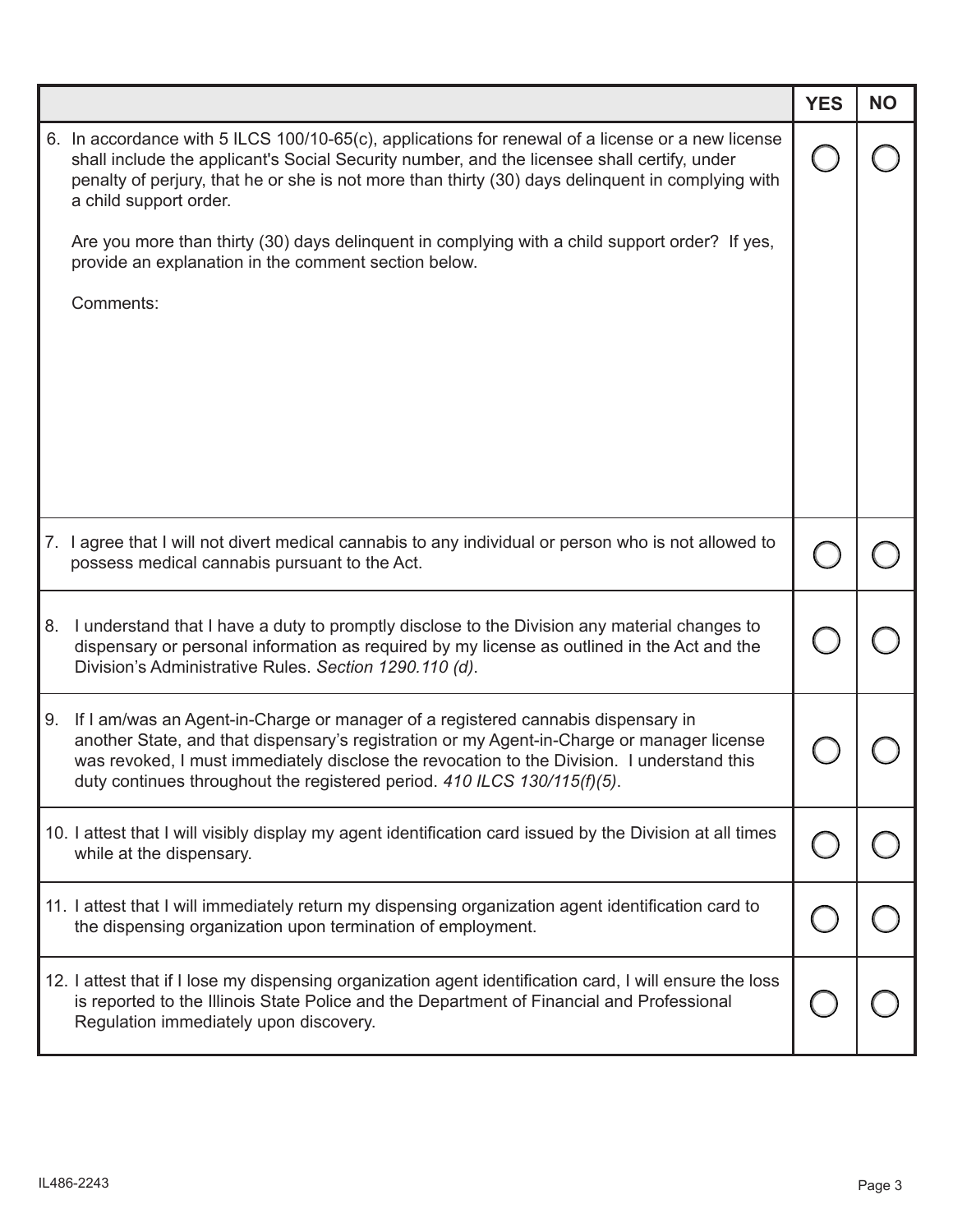|                                                                                                                                                                                                                                                                                                                                                                                                                                                                                                                                                                                                                                                                                                                                                                                                                                                                                                                                                                                                                                                             | <b>YES</b> | <b>NO</b> |
|-------------------------------------------------------------------------------------------------------------------------------------------------------------------------------------------------------------------------------------------------------------------------------------------------------------------------------------------------------------------------------------------------------------------------------------------------------------------------------------------------------------------------------------------------------------------------------------------------------------------------------------------------------------------------------------------------------------------------------------------------------------------------------------------------------------------------------------------------------------------------------------------------------------------------------------------------------------------------------------------------------------------------------------------------------------|------------|-----------|
| 13.I attest to and accept the limitations of liability and the requirement to indemnify, hold harmless<br>and defend the State of Illinois, including:                                                                                                                                                                                                                                                                                                                                                                                                                                                                                                                                                                                                                                                                                                                                                                                                                                                                                                      |            |           |
| Limitation of Liability- the State of Illinois shall not be liable to the Dispensing Organization,<br>Dispensing Organization employees, agents, family members or guest(s), qualifying patients<br>or caregivers, qualifying patients' or caregivers' employer or employees, family members or<br>guest(s) for any damage, injury, accident, loss, compensation or claim, based on, arising out<br>of or resulting from the registrant's participation in the Act, including, but not limited to, the<br>following: arrest, seizure of persons or property, prosecution pursuant to federal laws by<br>federal prosecutors, any fire, robbery, theft, mysterious disappearance or any other casualty,<br>or the actions of any other registrants or persons. This Limitation of Liability provision shall<br>survive expiration or the early termination of the Registration if the Registration is granted,<br>and I acknowledge that as an applicant in the Medical Cannabis Pilot Program, I have actual<br>notice that, notwithstanding any State Law: |            |           |
| Cannabis is a prohibited Schedule I controlled substance under federal law;                                                                                                                                                                                                                                                                                                                                                                                                                                                                                                                                                                                                                                                                                                                                                                                                                                                                                                                                                                                 |            |           |
| Participation in the Medical Cannabis Pilot Program is permitted only to the<br>extent provided by the strict requirements of the Act and the Division's<br><b>Administrative Rules:</b>                                                                                                                                                                                                                                                                                                                                                                                                                                                                                                                                                                                                                                                                                                                                                                                                                                                                    |            |           |
| Any activity not sanctioned by the Act or the Division's Administrative Rules<br>may be a violation of State or federal law and could result in arrest,<br>prosecution, conviction, or incarceration;                                                                                                                                                                                                                                                                                                                                                                                                                                                                                                                                                                                                                                                                                                                                                                                                                                                       |            |           |
| Growing, distributing, or possessing cannabis in any capacity, except through<br>an approved research program, is a violation of federal law and could result in<br>arrest, prosecution, conviction, or incarceration;                                                                                                                                                                                                                                                                                                                                                                                                                                                                                                                                                                                                                                                                                                                                                                                                                                      |            |           |
| Use of medical cannabis may affect an individual's ability to receive federal or<br>State licensure in other areas;                                                                                                                                                                                                                                                                                                                                                                                                                                                                                                                                                                                                                                                                                                                                                                                                                                                                                                                                         |            |           |
| Use of medical cannabis, in tandem with other conduct, may be a violation of<br>State or federal law and could result in arrest, prosecution, conviction, or<br>incarceration;                                                                                                                                                                                                                                                                                                                                                                                                                                                                                                                                                                                                                                                                                                                                                                                                                                                                              |            |           |
| Participation in the Medical Cannabis program does not authorize any<br>person to violate federal law or State law and, other than as set out in 410 ILCS<br>130/25, does not provide any immunity from or affirmative defense to arrest or<br>prosecution under federal law or State law; and                                                                                                                                                                                                                                                                                                                                                                                                                                                                                                                                                                                                                                                                                                                                                              |            |           |
| Participants shall indemnify, hold harmless, and defend the State of Illinois for<br>any and all civil or criminal penalties resulting from participation in the Medical<br>Cannabis Pilot Program.                                                                                                                                                                                                                                                                                                                                                                                                                                                                                                                                                                                                                                                                                                                                                                                                                                                         |            |           |